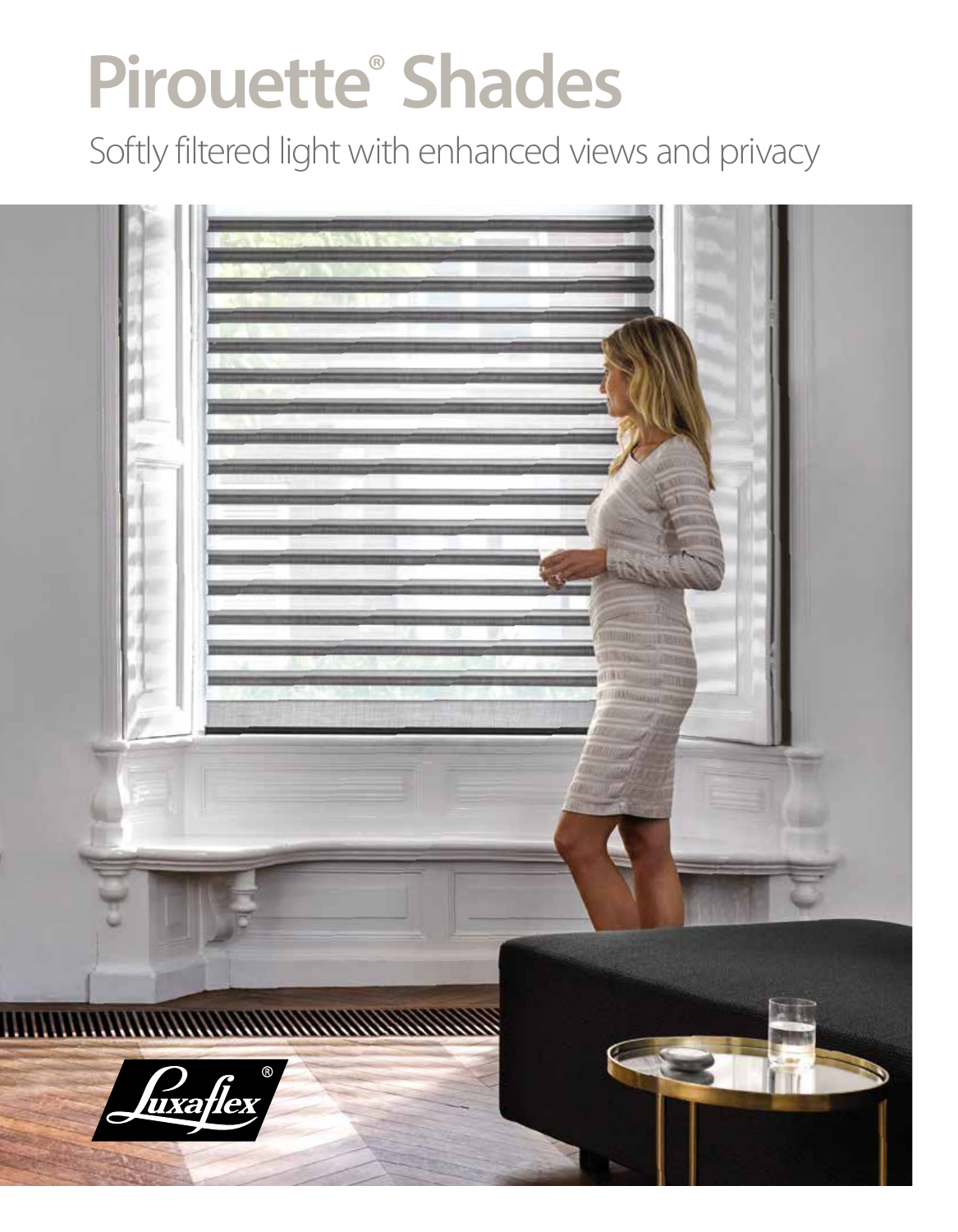Introducing all new Luxaflex® Pirouette® Shades - change the way you live with light. Inspired by the natural beauty of silk fabrics, Pirouette® Shades unique design softly filters and controls light with dramatic effects. And with PowerView® Motorisation you can control your shades from your smart device or remote control.

**I love the light that comes into the room along with the privacy and views they offer.**





### **Pirouette ® Shades**

### Sheer beauty

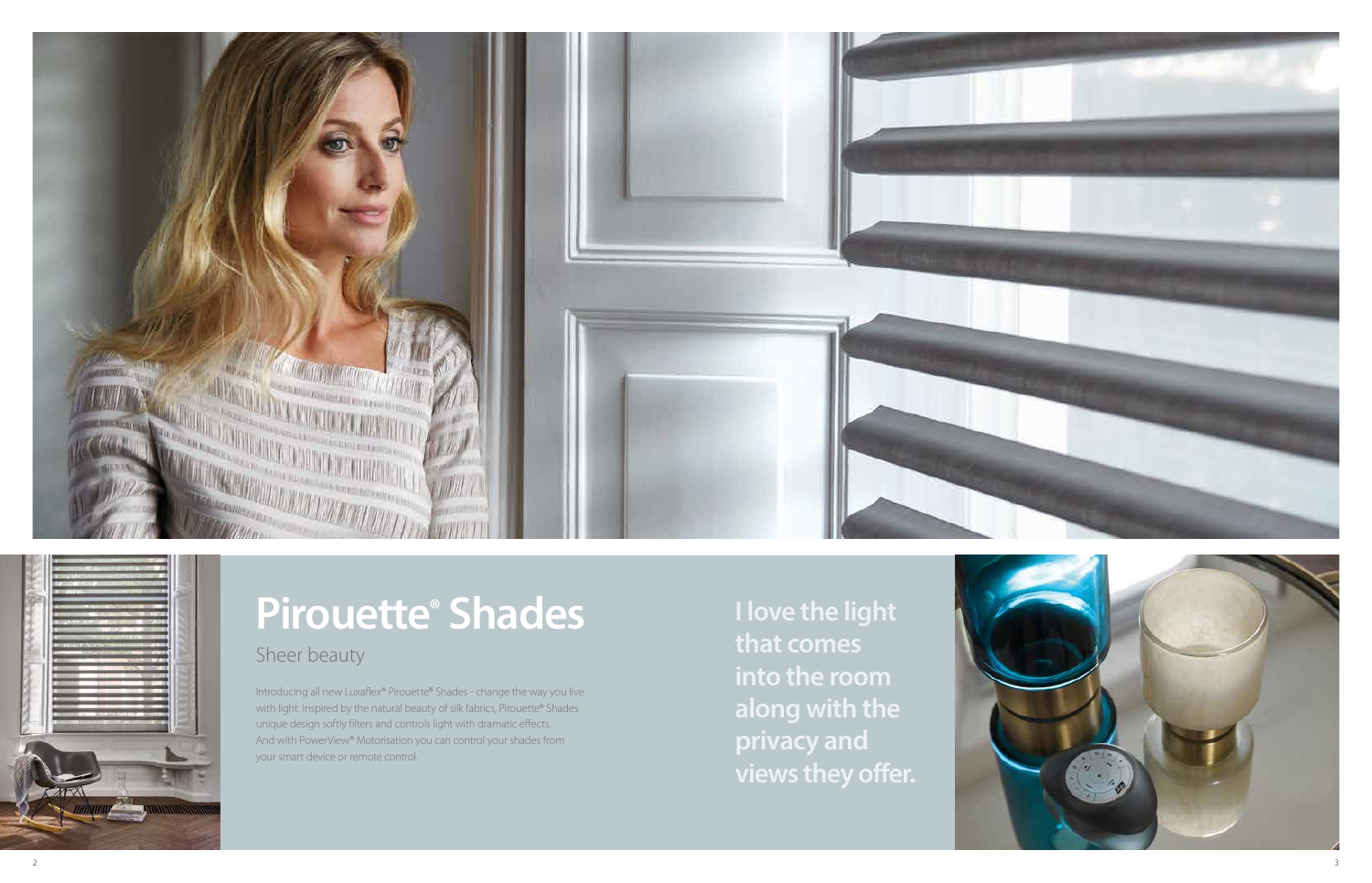Pirouette® Shades feature refined fabrics inspired by the organic beauty of raw silk and linen. With a palette of soft neutral tones to breathtaking pops of bold colour.

Our beautiful sheer fabrics softly filter out brightness, glare and UV rays, protecting your furniture and flooring from fading.

## **Unique fabric style**

Pirouette® Shades help create your privacy with soft vanes that float on a sheer backing. This unique design puts you in control of the amount of natural light that comes in.

Transform harsh exterior light by diffusing it, spreading it evenly throughout your room, so you can maximise daylight hours and reduce your need for artificial light.

Open, contoured and flat - you can easily adjust Pirouette® Shades vane position to create your desired look. Open for maximum view-through, contoured for a gentle cascade, or flat for complete privacy and light control.





### **The ultimate versatility in a fabric shade** *Open*

*Contoured*







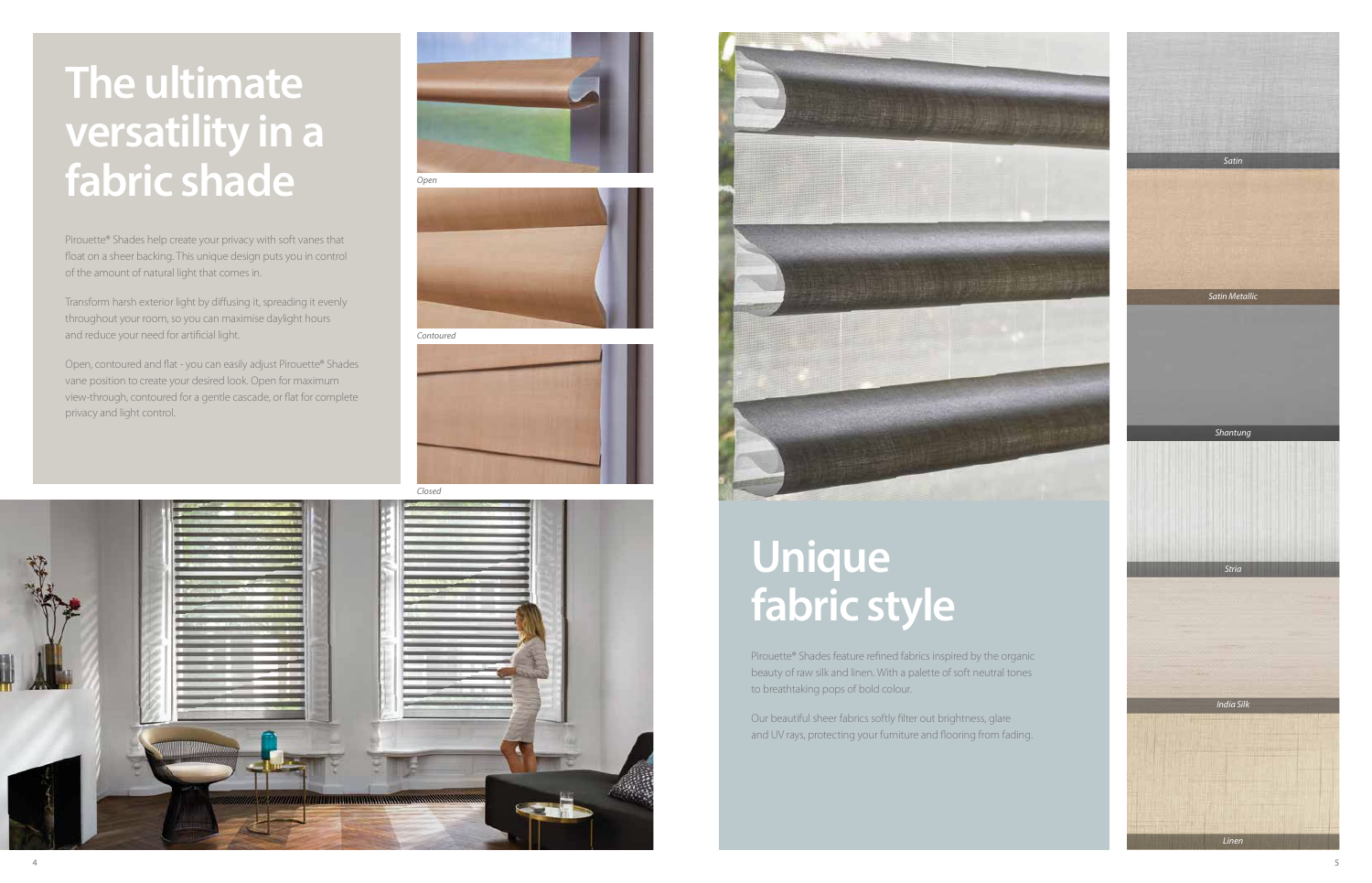#### Designed with safety in mind

We consider child safety a top priority. Making child safe products for homes is an integral part of our design philosophy.

From cordless alternatives to fully motorised systems, Luxaflex® offers many innovative lifting systems designed with safety, comfort and beauty in mind.

Visit your local Luxaflex® showroom to get expert advice on the right



Just programme PowerView® to move all your Luxaflex® Pirouette® Shades from a single window to your entire home using the PowerView® App on your smartphone, tablet or remote control.







Imagine a world where your window treatments anticipate your needs and adjust themselves automatically, creating the perfect room ambiance morning, noon and night. That's the beauty of PowerView® Motorisation.

### **PowerView® Motorisation**